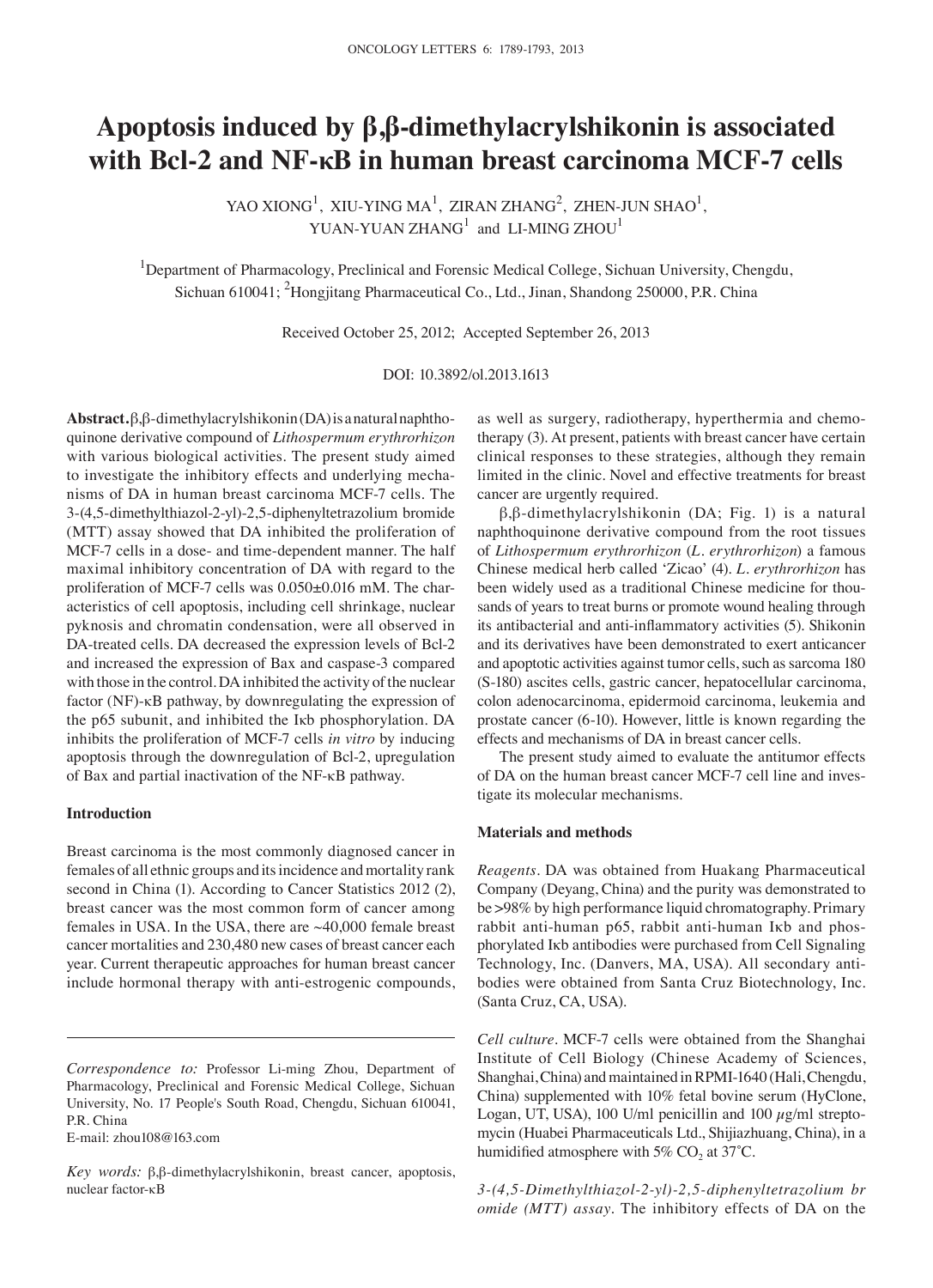proliferation of MCF-7 cells were measured using the MTT assay (7). The cells were seeded in 96-well plates at a density of 5x103 /well. Following incubation for 24 h, the cells were treated with the indicated concentrations of DA (0.27, 0.135, 0.0675, 0.0337, 0.0169, 0.0084 and 0.0042 mM) for 24, 48 and 72 h. Subsequently,  $20 \mu I$  MTT (Sigma, St. Louis, MO, USA) solution (5 mg/ml) in phosphate-buffered saline (PBS) was added at 24, 48 and 72 h after treatment, followed by incubation for a further 4 h. After the medium was removed, dark blue formazan was dissolved in 150  $\mu$ l DMSO (Sigma). Following agitation for 15 min, the optical density of each well was measured with a 680c microplate reader (Bio-Rad, Hercules, CA, USA) at a wavelength of 570 nm. The 50% inhibitory concentration  $(IC_{50})$  was determined via the Bliss method (11).

*4,6‑Diamidino‑2‑phenylindole dihydrochloride hydrate (DAPI) staining.* Apoptotic cells were detected using DAPI (Sigma) staining (5), which identifies typical apoptotic nuclear changes, including condensed and fragmented nuclei. The cells were plated in 6-well plates at a density of  $2x10<sup>4</sup>/well$ . After treatment with DA for 48 h, the cells were fixed using PBS containing 4% paraformaldehyde for 30 min and incubated with DAPI (1 mg/ml) for a further 30 min. The cells were then visualized under a fluorescence microscope (DMI4000B; Olympus, Tokyo, Japan) with a 360-370 nm excitation light and a 420‑460 nm emission filter.

*Flow cytometry.* Annexin V/propidium iodide (PI) staining was employed to detect the morphological changes of the cells (12). After DA treatment, cells were harvested and washed with ice-cold PBS three times. The cells were then stained with Annexin V-FITC and PI, and monitored for apoptosis using flow cytometry according to the manufacturer's instructions (Boster, Wuhan, China). Non-stained cells were indicated to be viable. PI-positive staining indicated necrosis, while Annexin V-FITC-positive staining showed cells in the early stages of apoptosis. PI- and Annexin V-FITC-positive cells were considered to be in late stage apoptosis. Additional exposure to PI made it possible to differentiate the early apoptotic cells from the late apoptotic ones.

*Reverse‑transcription polymerase chain reaction (RT‑PCR).*  The expression levels of Bcl-2, Bax and caspase-3 mRNA were measured using RT-PCR as previously described (13). MCF-7 cells were plated at a density of  $5x10<sup>4</sup>/well$  into six-well plates for 24 h. The cells were then treated with the indicated concentrations of DA (0.0125, 0.025 and 0.05 mM) for 48 h. Total mRNA was extracted from DA-treated or control cells using TRIzol reagent (Invitrogen, Carlsbad, CA, USA) and reverse transcribed using the RevertAid™ First Strand cDNA Synthesis kit (Fermentas, Burlington, ON, Canada), following the manufacturer's instructions. The primer sequences used in this study were as follows: Bcl-2, 5'-TGTGGCCTTCTTT GAGTTCG-3' and 5'-TCACTTGTGGCTCAGATAGG-3'; Bax, 5'-GCGTCCACCCAAGAAGCTGAG-3' and 5'-ACCAC CCTGGTCTTGGATCC-3'; caspase-3, 5'-CAAACTTTT CAGAGGGGATCG-3' and 5'-GCATACTGTTTCAGCATG-GCAC-3'; β-actin, 5'-TCACCCACACTGTGCCCATC TACGA-3' and 5'-CAGCGGAACCGCTCATTGCCAA



Figure 1. Chemical structure of β,β-dimethylacrylshikonin.

TGG-3'. β-actin was used in each experiment as an internal control. The PCR products were electrophoresed on 1% agarose gels, stained with ethidium bromide and observed under ultraviolet light. The relative mRNA levels were expressed as the ratio of the signal intensity of the target gene to that of β-actin. Analysis was performed with Quantity One V4.62 software (Bio-Rad).

*Western blotting.* Proteins from the cell lysates of DA-treated MCF-7 cells were obtained using lysis buffer [50 mmol/l Tris (pH 7.5), 100 mmol/l NaCl, 1 mmol/l EDTA, 0.5% NP40, 0.5% Triton X-100 and 1 mmol/l PMSF] and protein concentrations were measured with a Bio-Rad Protein Assay kit (Bio-Rad) based on the Bradford method, according to the manufacturer's instructions. Proteins were incubated for 3 min at 100˚C prior to electrophoresis, then separated using 12% SDS-PAGE at 120 V for 3-4 h. The proteins were transferred onto polyvinylidene difluoride (PVDF) membranes (Bio-Rad). After blocking with 5% non-fat milk at 4˚C overnight, the membranes were incubated in fresh 5% Tris-buffered saline with Tween-20 (TBST)-Bovine lacto transfer technique optimizer with 1:500 primary antibodies for 2 h at room temperature. After being washed with TBST for 10 min, the PVDF membranes were incubated with secondary antibodies for 1 h. Proteins were then detected with the Superstar Enhanced Chemiluminescent kit (AR1111; Boster). The expression levels of the proteins were compared with those of the β-actin control, based on the relative intensities of the bands. Band density was quantified using Quantity One V4.62 software (Bio-Rad).

*Statistical analysis.* Data are expressed as the mean ± SD of three independent experiments. The Statistical Package for Social Sciences version 13.0 (SPSS Inc., Chicago, IL, USA) was used for standard statistical analysis by one-way analysis of variance. P<0.05 was considered to indicate a statistically significant difference.

## **Results**

*DA inhibits the proliferation of MCF‑7 cells.* As shown in Fig. 2, DA inhibited the proliferation of MCF-7 cells in a doseand time-dependent manner. Cell growth was suppressed by 98.2, 83.4 and 15.6% after treatment with 0.32, 0.08 and 0.02 mM DA, respectively. The rate of tumor cell growth inhibition with 0.32 mM DA was >90% and the  $IC_{50}$  values of the 24, 48 and 72 h time courses were 0.080±0.022, 0.050±0.016 and 0.029±0.050 mM, respectively.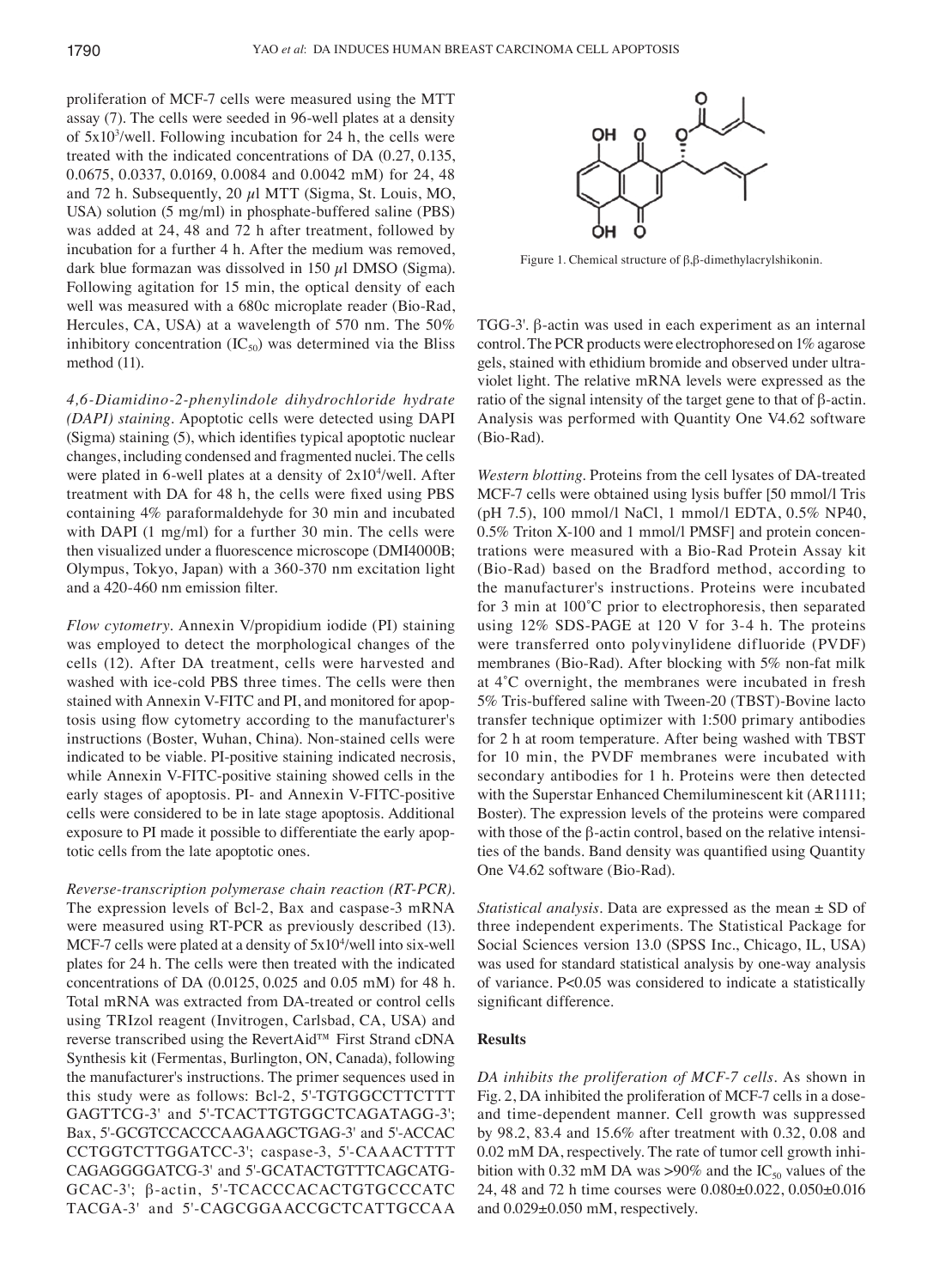

Figure 2. (A and B) DA inhibited the proliferation of MCF-7 cells. Cells were treated with various concentrations of DA for 24, 48 and 72 h. The associated cell viability was determined by MTT assays. DA treatment resulted in a significant dose- and time-dependent decrease in cell proliferation compared with that in untreated cells. Each experiment was independently performed three times. \*\*P<0.01, compared with the control group. DA, β,β-dimethylacrylshikonin; MTT, 3-(4,5-dimethylthiazol-2-yl)-2,5 diphenyltetrazolium bromide.

*DA induces the apoptosis of MCF‑7 cells.* DAPI nuclear staining was performed to detect morphological changes in DA-treated cells. DA-treated cells exhibited significant morphological changes, including nuclear condensation, DNA fragmentation and pronuclear apoptotic bodies (Fig. 3A). Annexin V/PI staining also demonstrated apoptosis, which was induced by DA (Fig. 3B). Overall, it was shown that DA visibly induced the apoptosis of MCF-7 cells in a dose-dependent manner.

*DA regulates the expression of apoptosis‑related genes and proteins.* The expression levels of Bcl-2, Bax and caspase-3 were detected by RT-PCR. Following incubation with DA for 48 h, the expression of Bax was noticeably enhanced in a dose-dependent manner, while Bcl-2 expression decreased according to the concentration of DA.

The expression levels of apoptosis-related proteins, as detected by western blotting, were induced by DA in the same manner. The ratio of Bax/Bcl-2 protein expression was elevated markedly. Overall, it was observed that DA upregulated apoptosis-related genes (Fig. 4).

*DA regulates the activity of the nuclear factor (NF)‑κB pathway.* To investigate the potential mechanisms involved in DA-induced apoptosis in MCF-7 cells, three important proteins involved in the NF-κB pathway, p65, IκB and phosphorylated-IκB were analyzed by western blotting. The results, as shown in Fig. 5, showed significant alterations in the expression of phosphorylated-IκB and p65, while the expression of IκB showed marginal change. This indicated that DA



Figure 3. DA induced MCF-7 cell apoptosis. (A) MCF-7 cells treated with 0.05 mM DA or DMSO as a control for 48 h were subjected to DAPI staining to detect apoptotic nuclei. (B) MCF-7 cells were treated with 0.05 mM DA or DMSO as a control for 48 h, followed by an Annexin V-FITC assay. DA, β,β-dimethylacrylshikonin; DMSO, dimethyl sulfoxide; DAPI, 4,6-diamidino-2-phenylindole dihydrochloride hydrate.

induced MCF-7 cell apoptosis by inactivating the NF-κB pathway.

### **Discussion**

There has been growing interest in using naturally occurring compounds to treat cancer. Shikonin, a compound isolated from the TCM 'Zicao', has been used as an ointment for wound healing. It has been demonstrated to inhibit the proliferation of certain types of cancer cells and to induce apoptosis through multiple signal transduction pathways (13,14). Its antitumor effects were first shown by its activity against S-180 tumor ascites at a dose of 5-10 mg/kg/day (15). It was also reported that the administration of shikonin reduced the volume of intestinal neoplasms induced by azoxymethane (16). After that, a number of other studies also demonstrated shikonin's potential anticancer activities in several human tumors through inhibiting cancer cell growth, inducing apoptosis (6), inhibiting DNA topoisomerase I/II activity (17), anti-telomerase activity (18) and antiangiogenesis (5). However, its poor solubility and toxicity have significantly hampered its clinical use (19). Over the past few years, studies have been conducted with the aim of identifing novel shikonin derivatives with little toxicity. DA, a shikonin derivative, has been shown to have little toxicity, making it a promising anticancer agent (12). However the anticancer effects and mechanisms of DA in human breast cancer cells have not been elucidated. In the present study, the anticancer effects and mechanisms of DA in MCF-7 cells were investigated *in vitro* and it was observed that DA was able to suppress the proliferation of MCF-7 cells and induce cellular apoptosis time and dose dependently.

Previous studies have demonstrated that shikonin-like compounds cause cell apoptosis through the activation of a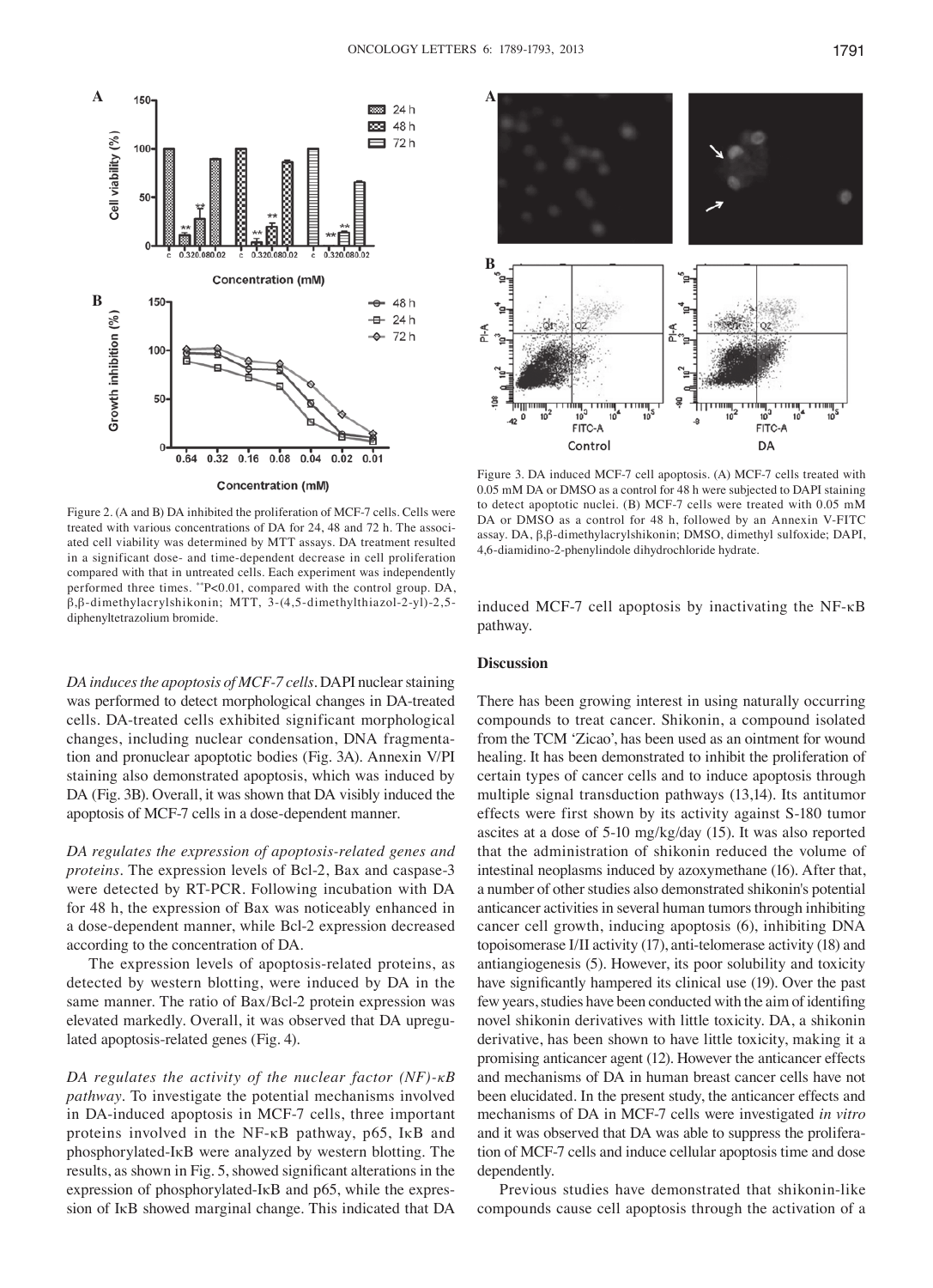

Figure 4. DA altered the expression of apoptosis-related genes in MCF-7 cells. (A and B) Effects of DA on the mRNA expression of Bcl-2, Bax and caspase-3 in MCF-7 cells. (B) Ratios of mRNA quantitation relative to β-actin. (C and D) Effects of DA on protein expression levels of apoptosis-related genes in MCF-7 cells. (D) Ratios of protein quantitation relative to β-actin. Each experiment was independently performed three times. \* P<0.05 and \*\*P<0.01, compared with the control group. DA, β,β-dimethylacrylshikonin; C, control; L, low DA concentration (0.0125 mM); M, medium DA concentration (0.025 mM); H, high DA concentration (0.05 mM).



Figure 5. DA altered the activity of NF-κB pathways in MCF-7 cells. (A and B) Lysates from DA-treated cells were analyzed by western blotting for p65, IκB and p-IκB. (B) Ratios of protein quantitation relative to actin. Each experiment was independently performed three times. \*P<0.05 and <sup>\*\*</sup>P<0.01, compared with the control group. DA, β,β-dimethylacrylshikonin; NF-κB, nuclear factor κB; p-IκB, phosphorylated IκB; L, low DA concentration (0.0125 mM); M, medium DA concentration (0.025 mM); H, high DA concentration (0.05 mM).

caspase-dependent pathway in numerous types of cancer cells. The treatment of chronic myelogenous leukemia K562 cells (5), human prostate cancer PC-3 cells (20), melanoma cells (6) and osteosarcoma cells (21) with shikonin induced apoptosis through increased caspase-3 activity. Our previous studies also showed that DA induced apoptosis in hepatocellular carcionoma SMMC-7721 cells (7) and gastric cancer SGC-7901 cells (22). To further investigate the underlying mechanisms of its antiproliferative effects, the present study investigated the expression of apoptosis-related proteins and the activity of the NF-κB pathway in DA-treated MCF-7 cells.

Apoptosis, the stereotypic program of cellular suicide regulated by a variety of factors, is critical in tumorigenesis and tumor progression (23). Studies have shown that shikonin-like compounds are able to induce apoptosis in multiple cancer cells through various signal transduction pathways(9,10,12-15). It was observed that following treatment with DA, MCF-7 cells exhibited typical morphological apoptotic changes. Apoptosis is a complex process involving a variety of molecules. The mitochondrial-mediated signal transduction pathway is central in the regulation of apoptosis. Members of the Bcl-2 family are the key regulators of mitochondrial response to apoptotic signals, with individual members promoting or suppressing apoptosis. Bcl-2, an anti-apoptotic factor, negatively regulates this cellular suicide machinery, whereas another Bcl-2-homologous protein, Bax, promotes cell death by competing with Bcl-2 (24,25). To determine whether apoptosis-related genes contribute to the inhibitory effects of DA on MCF-7 cells, we measured the relative Bcl-2 and Bax expression levels. It was noted that DA decreased the expression of Bcl-2 but increased the expression of Bax in a dose-dependent manner. Moreover, caspase-3 expression was also upregulated by DA.

It was also observed that DA suppressed the activity of NF-κB, an important transcription factor in the regulation of the genes governing apoptosis. NF-κB serves as a prosurvival agent similar to Bcl-2 in various circumstances (17). NF-κB complexes are mostly composed of two heterodimeric